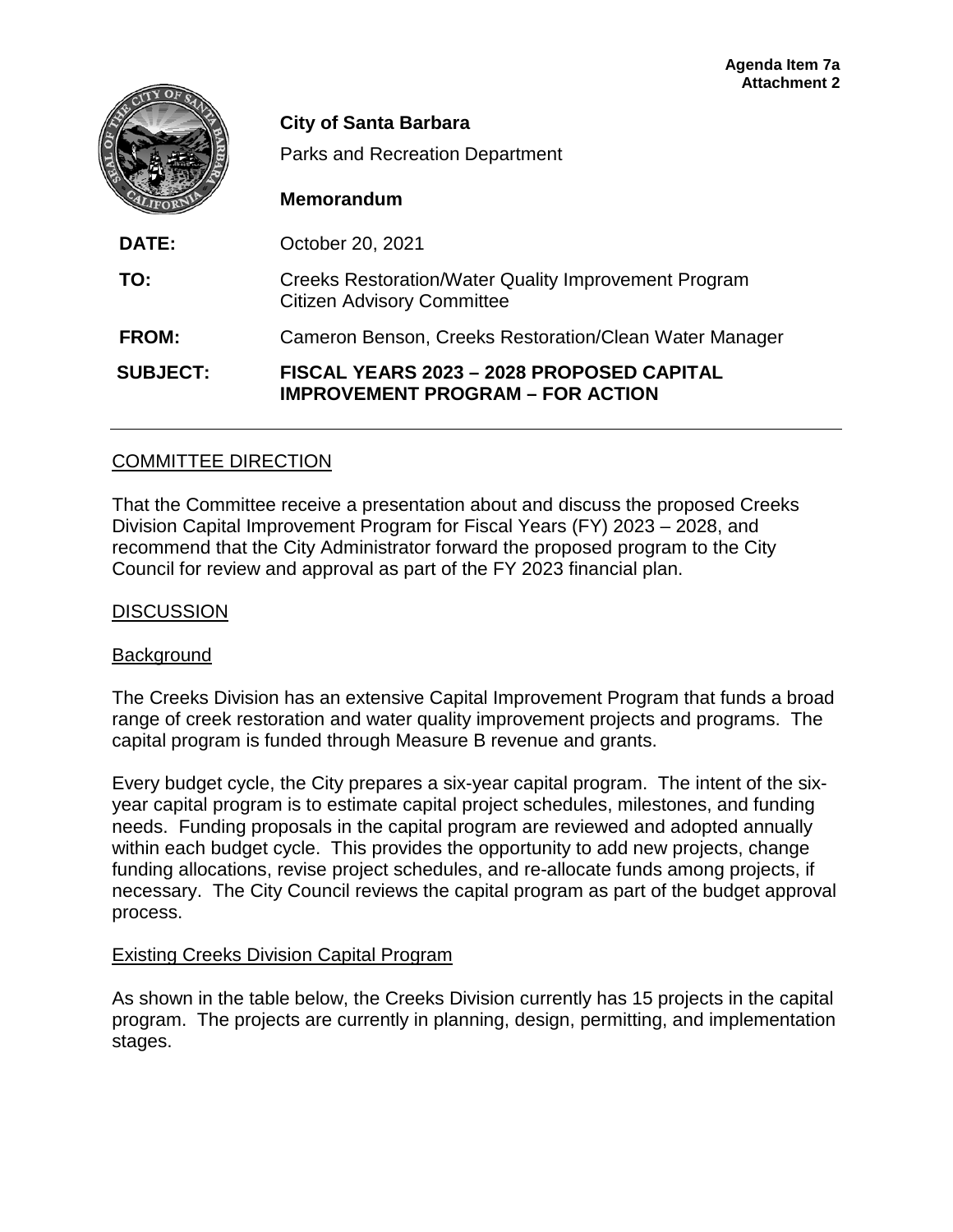| Project                                         | <b>Status</b>                                                                                                                                                                                                                             |
|-------------------------------------------------|-------------------------------------------------------------------------------------------------------------------------------------------------------------------------------------------------------------------------------------------|
| 1. Bacterial Reduction Program                  | Research and Monitoring Plan sampling<br>in progress. Evaluating potential<br>locations and implementing storm water<br>treatment projects in public right of way.                                                                        |
| 2. Storm Water Treatment Retrofit<br>Projects   | Analyze potential storm water treatment<br>retrofit sites on public property including<br>parks, buildings, and right-of-ways.<br><b>Construction of the Bohnett Park</b><br>infiltration chambers scheduled for<br>completion this fall. |
| 3. Las Positas Creek Restoration                | Evaluating potential restoration and<br>water quality improvement projects in<br>the Las Positas Valley.                                                                                                                                  |
| 4. Arroyo Burro Open Space<br>Restoration       | Phase II construction is anticipated to<br>be completed in FY 22.                                                                                                                                                                         |
| 5. Arroyo Burro Restoration at<br>Palermo Drive | Project scoping is underway.                                                                                                                                                                                                              |
| 6. San Roque Creek Restoration<br>Program       | Initial funding proposed in FY 24.                                                                                                                                                                                                        |
| 7. Mid-Arroyo Burro Restoration                 | Site selection, technical studies, and<br>conceptual design are anticipated to<br>begin in FY 24.                                                                                                                                         |
| 8. Lighthouse Creek Restoration                 | Initial funding proposed in FY 24.                                                                                                                                                                                                        |

# **Fiscal Year 2022 Creeks Division Capital Projects**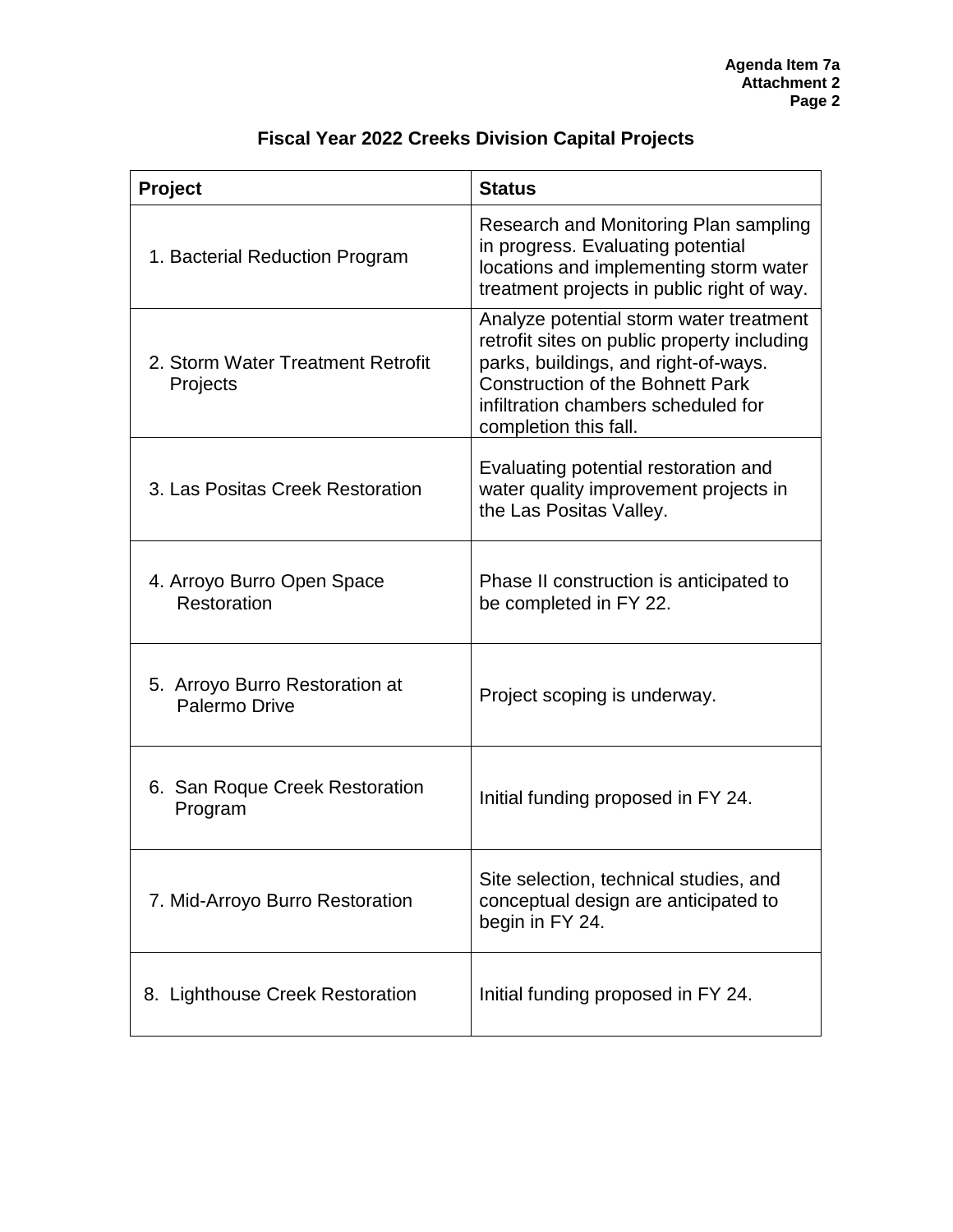| 9. Honda Valley Restoration                                         | Initial implementation has been<br>completed. In-fill planting and invasive<br>plant removal will continue in FY 22. |
|---------------------------------------------------------------------|----------------------------------------------------------------------------------------------------------------------|
| 10. Mission Creek Restoration at Oak<br>Park                        | Conceptual design is currently<br>underway.                                                                          |
| 11. Lower Mission Creek Restoration                                 | Site selection and technical studies are<br>anticipated to begin in FY 22.                                           |
| 12. Rattlesnake Creek Restoration                                   | Initial funding proposed in FY 23.                                                                                   |
| 13. Old Mission Creek Restoration at<br><b>West Figueroa Street</b> | Design anticipated to resume in FY 23 -<br>24.                                                                       |
| 14. Sycamore Creek Restoration                                      | Site selection, technical studies, and<br>conceptual design are anticipated to<br>begin in FY 22 - 23.               |
| 15. Andrée Clark Bird Refuge<br>Restoration                         | Final design and permitting.                                                                                         |

## Proposed Creeks FY 2023 – FY 2028 Capital Improvement Program

A number of factors were considered in the preparation of the proposed Creeks Division capital program. These include:

- Recommendations from community members, Creeks Advisory Committee members, Creek Inventory and Assessment Study, and the Watershed Existing Conditions Technical Study for new capital projects.
- Consistency with Measure B and the adopted Creeks Program Funding Guidelines.
- Water quality research and monitoring results.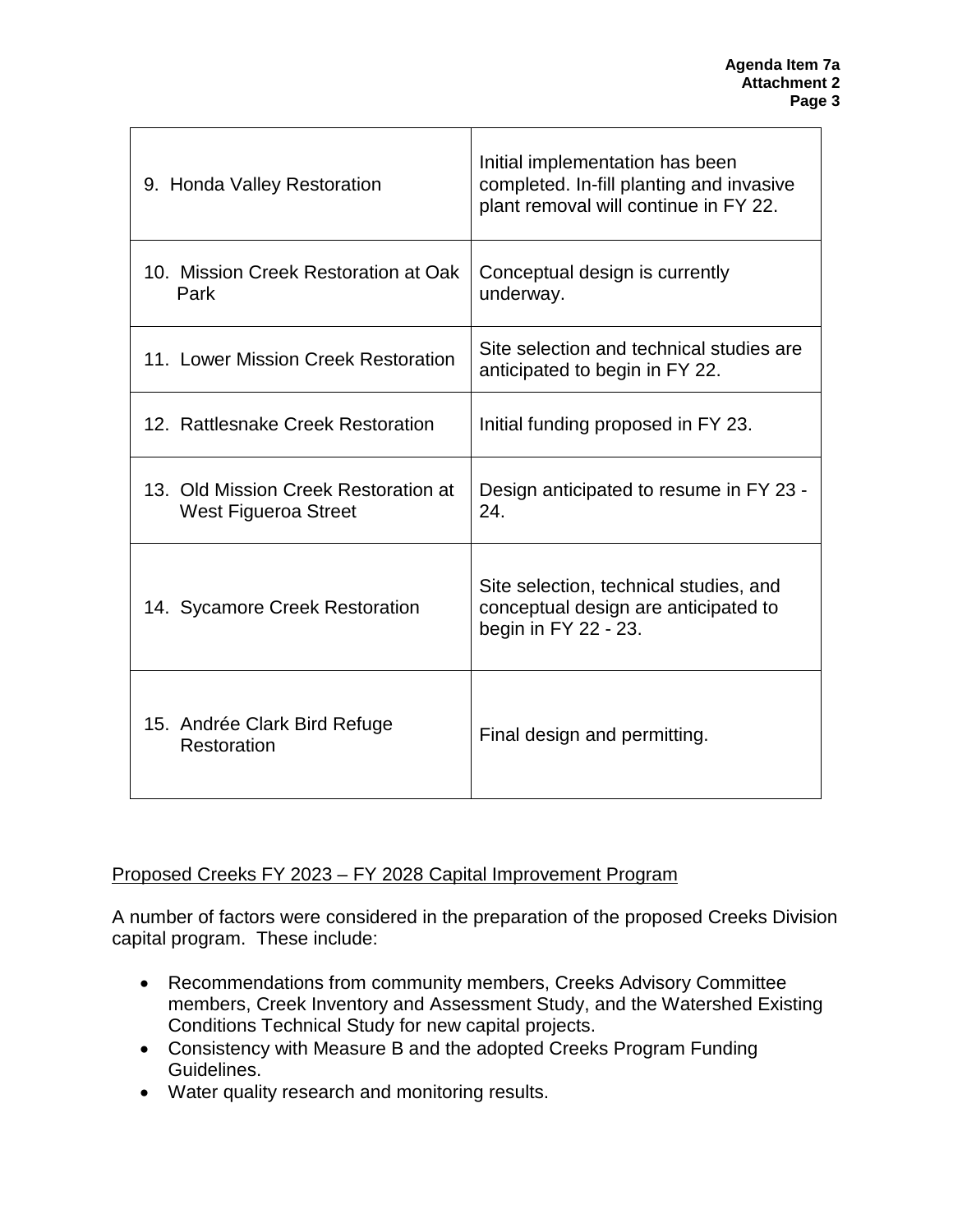- Potential funding from private foundations, ballot initiatives, and state and federal grants.
- Expected completion of some projects, and achievement of significant project milestones.
- Need to begin setting aside funds for future construction, as well as capital infrastructure replacement and repair.

In addition to the above considerations, the availability of staff resources and opportunities for collaboration with other agencies and private land owners plays a significant role in the development and prioritization of the proposed capital program.

The proposed FY 23 – FY 28 Capital Improvement Program includes the continuation of several existing projects. Funding is proposed in anticipation of moving projects forward through outreach, planning, design, permitting, and construction. In many cases, projects are considered long-term, and funding levels vary depending on anticipated progress or the need to bank funds in preparation for construction. Grant funding will be needed to fully implement the capital program within the proposed schedule. Specific grant sources have not been identified for all projects.

### FY 2023 – FY 2028 Capital Project Descriptions

There are 15 capital projects proposed in the FY 23 – FY 28 Capital Improvement Program. The projects include the following:

*Bacterial Reduction Program*: The purpose of this project is to design and install targeted water quality treatment projects (such as dry weather diversions, drywells, vegetated swales, infiltration chambers, and active treatment) to reduce the discharge of polluted water to creeks in Santa Barbara. Funding for the next 6-year capital program will allow for the development of four to five new projects (design, permitting, and construction). Grant funds could assist with project construction costs.

*Storm Water Treatment Retrofit Projects (LID)*: The purpose of this project is to design and construct "Low Impact Development" (storm water-and urban runoff treatment) demonstration projects on City-owned properties including buildings, parks, and right of ways, to improve creek and ocean water quality. Construction of a storm water treatment project in Bohnett Park is scheduled for completion in FY 22. Future Storm Water Treatment Retrofit Project locations will be identified in FY 22 - 23.

*Las Positas Creek Restoration Project*: The purpose of this project is to design and implement a creek restoration/water quality improvement project in the Las Positas Valley. Existing and new capital funds, combined with potential grant funds will provide adequate funding to undertake the outreach, planning, acquisition, design, technical studies, environmental review, and construction of this project.

*Arroyo Burro Open Space Restoration Project*: The purpose of this project is to implement a creek restoration project on City-owned property in the lower Arroyo Burro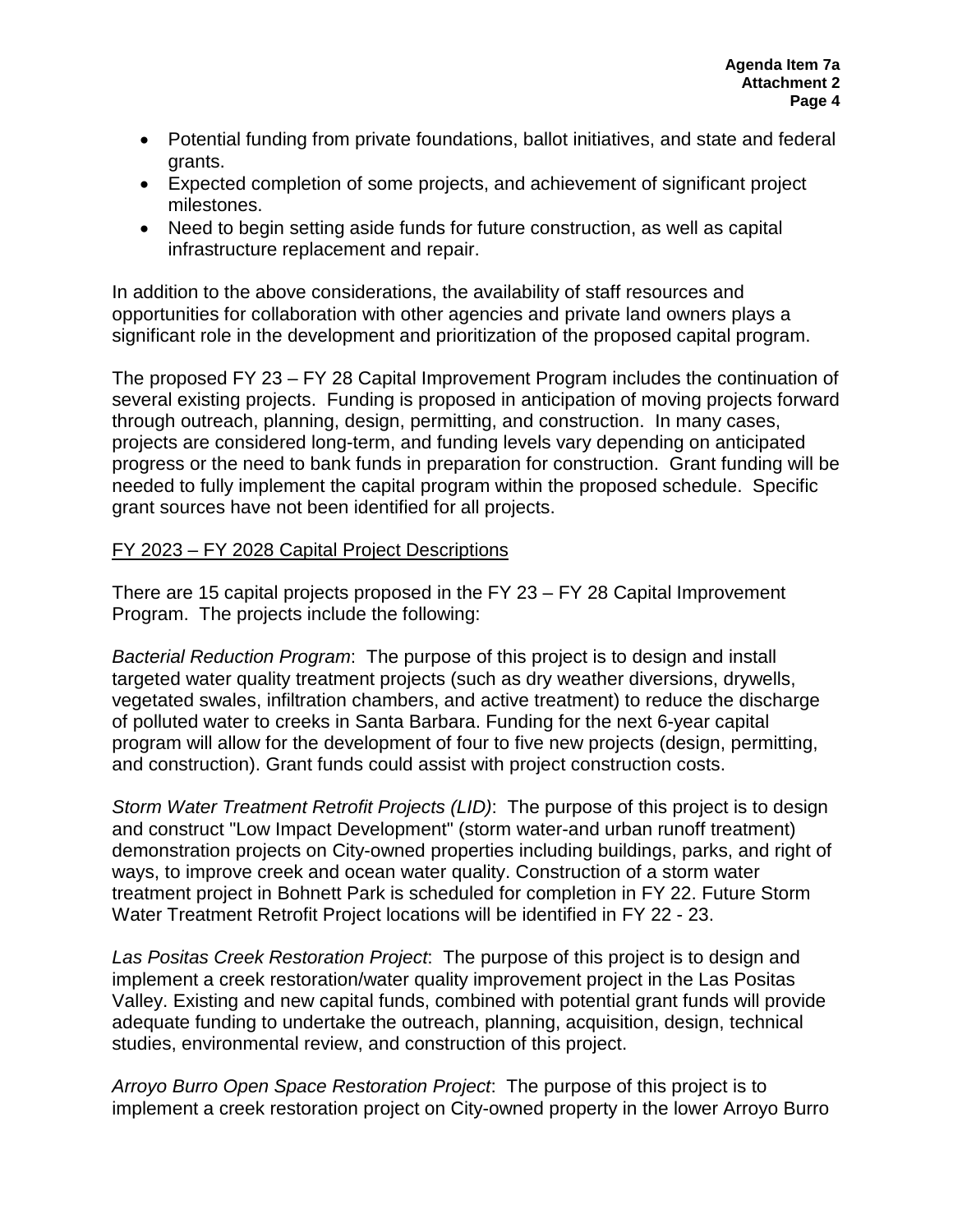watershed. Measure B funds, combined with grants, will fund construction. Construction of Phase II of this project will be completed in FY 22.

*Arroyo Burro Restoration at Palermo Drive*: The purpose of this project is to implement a restoration project on the Arroyo Burro riparian corridor at the terminus of Palermo Drive. This reach of Arroyo Burro experiences bank erosion and extensive areas of nonnative vegetation. Funds will be utilized for planning, design, environmental review, permitting, and implementation of a restoration project. Project scoping will begin in FY 22.

*San Roque Creek Restoration:* The purpose of this project is to restore a section of San Roque Creek. Restoration could include non-native weed removal and revegetation with native plants, biotechnical stabilization of eroding banks, removal of hard structures from the creek channel, and improvement of trails and interpretive information.

*Mid-Arroyo Burro Restoration*: The purpose of this project is to restore a reach of the riparian corridor in the mid-Arroyo Burro watershed (between Highway 101 and Foothill Road). Restoration could include acquisition, removal of hard structures from the creek channel, non-native weed removal and revegetation with native plants, biotechnical stabilization of creek banks, and improvement of trails and interpretive information.

*Lighthouse Creek Restoration:* The purpose of this project is to restore a section of Lighthouse Creek. Restoration could include non-native weed removal and revegetation with native plants, biotechnical stabilization of eroding banks, removal of hard structures from the creek channel, and improvement of trails and interpretive information.

Upper Mission Creek Restoration: The purpose of this project is to restore a reach of the riparian corridor in the upper Mission Creek watershed (upstream of the State Street Bridge). Restoration could include acquisition, removal of hard structures from the creek channel, removal of steelhead passage barriers, non-native weed removal and revegetation with native plants, biotechnical stabilization of creek banks, and improvement of trails and interpretive information.

*Mission Creek Restoration at Oak Park:* The purpose of this project is to restore the section of Mission Creek in Oak Park. Restoration could include non-native weed removal and revegetation with native plants, removal of steelhead passage barriers, biotechnical stabilization of eroding banks, removal/relocation of concrete structures from the creek bed and banks, and improvement of trails and interpretive information. Conceptual design was initiated during FY 22.

*Lower Mission Creek Restoration:* The purpose of this project is to restore a section of lower Mission Creek. Restoration could include acquisition, non-native weed removal and revegetation with native plants, removal of steelhead passage barriers, biotechnical stabilization of eroding banks, removal of hard structures from the creek channel, and interpretive information.